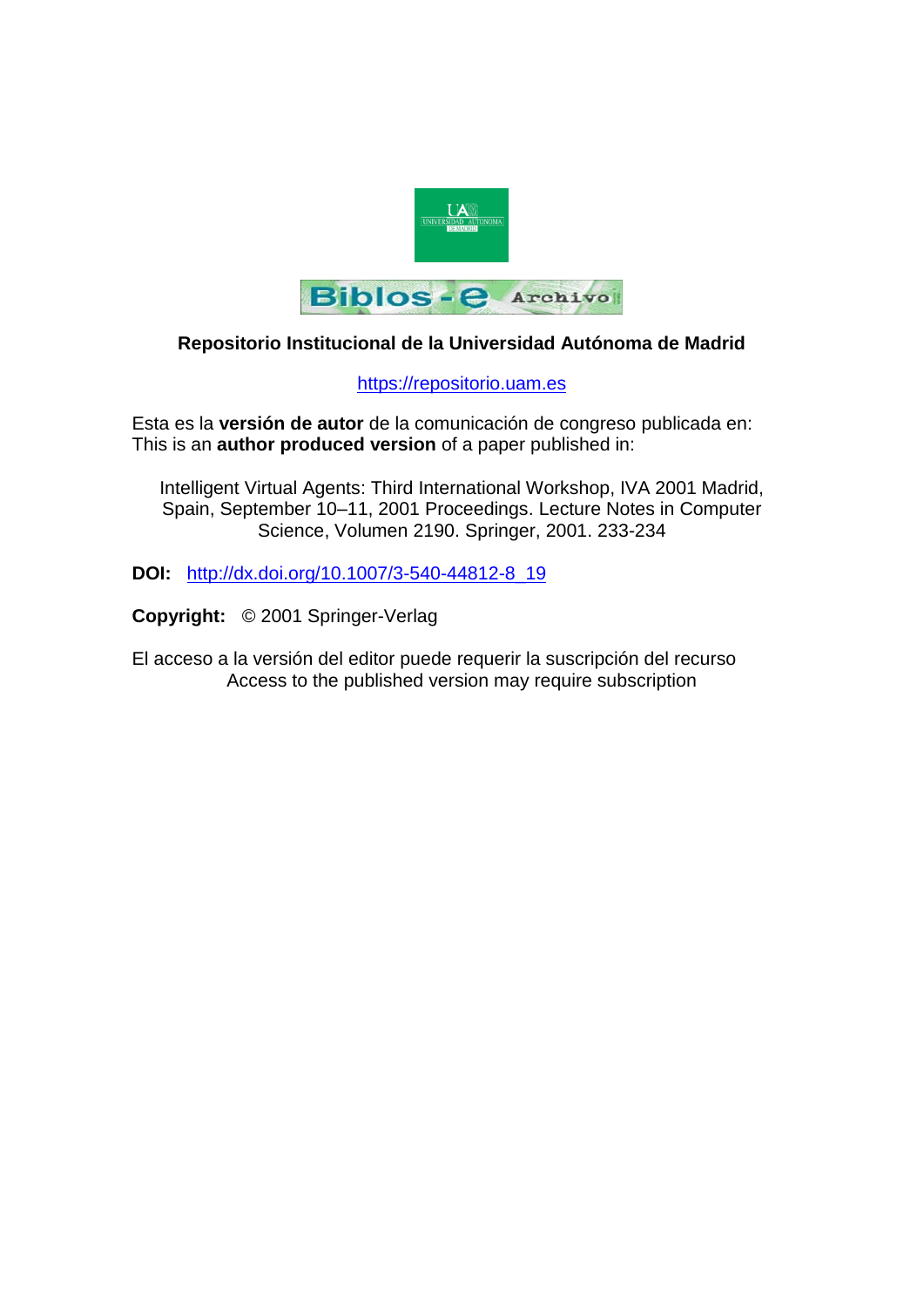## **Agent Oriented Simulation with OOCSMP. An example in evolutionay ant colonies.**

Juan de Lara<sup>(1,2)</sup> Manuel Alfonseca<sup>(2)</sup>

(1) School of Computer Science McGill University 3480 University Street Montrèal, Quebèc, H3A 2A7, Canada Juan.Lara@ii.uam.es

(2) Dept. Ingeniería Informática, Universidad Autónoma de Madrid Ctra. De Colmenar, km. 15, 28049 Madrid, Spain Manuel.Alfonseca @ii.uam.es

### **1.Introduction**

Agent-based simulation [1] is a powerful and natural way to carry out complex simulation experiments, in which many autonomous and interacting entities take part. The key abstraction in this methodology is the autonomous agent, which interacts via discrete events.

OOCSMP [2] is an object oriented continuous simulation language. A compiler (C-OOL) was built for this language to produce C++ code or Java applets from the simulation models. This approach would simplify the generation of simulation based web courses. A number of them have been generated using this language which can be accessed from: http://www.ii.uam.es/~jlara/investigacion.

Although it was conceived as continuous, OOCSMP has features that allow certain degree of discretization, such as: possibility of handling discrete events, to iterate over matrix and vector indexes and blocks to convert continuous to discrete values.

#### **2.Extending OOCSMP for Agent-Oriented Simulation.**

Several extensions have been added to OOCSMP in order to perform agent-oriented simulation, such as: Multiple object constructor invocation; Objects can be eliminated from the simulation; A new output form represents the position and the state of the agents and Multicast and Broadcast message-passing mechanisms. This allows methods to be invoked on objects (point-to-point), classes (broadcast) or collections of objects (multicast). The way the elements of the class/collection are accessed can be sequential (first to last or last to first), specified by the user in a vector or random. This can be necessary to avoid phenomena that arise due to accidentally imposed inter-agent correlation.